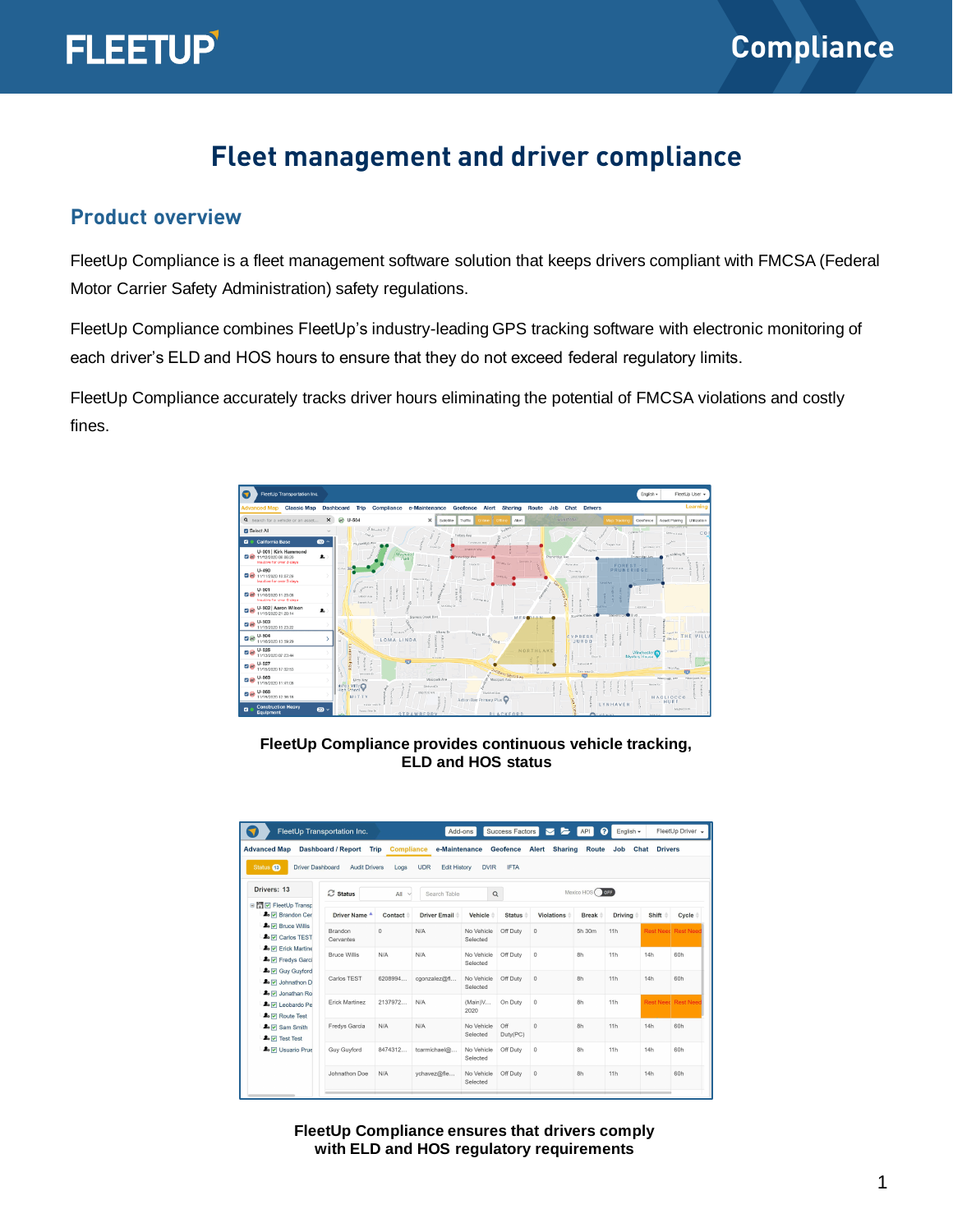#### **Core features**

FleetUp Compliance software supports the same core features as FleetUp Standard enabling you to manage your fleet faster, simpler, and more economically than ever before:

- Real-time GPS tracking with 10 second updates
- Advanced map with live view, trip history, and data sharing
- Geofences with detention time, transit time analysis and entering and exiting alerts
- Vehicle inventory displayed on map for easy reference
- Custom tracking and monitoring alerts
- Robust reporting of driving behavior (speeding, harsh braking, etc.)
- Live ETA, trip history and account sharing
- Mobile app for fleet admins and operators

#### **Compliance features**

FleetUp Compliance also includes IFTA/ELD/HOS features designed to ensure that your drivers remain fully compliant with the latest FMCSA regulations at all times.

- FMCSA, ELD, HOS reporting
- Preventive HOS violation alerts with voice assistant
- Unidentified Driving Report (UDR)
- Electronic Driver Vehicle Inspection (DVIR)
- International Fuel Tax Reporting (IFTA)

- HOS violation dashboard
- AI HOS audits and edit suggestions

#### **FleetUp supported hardware**